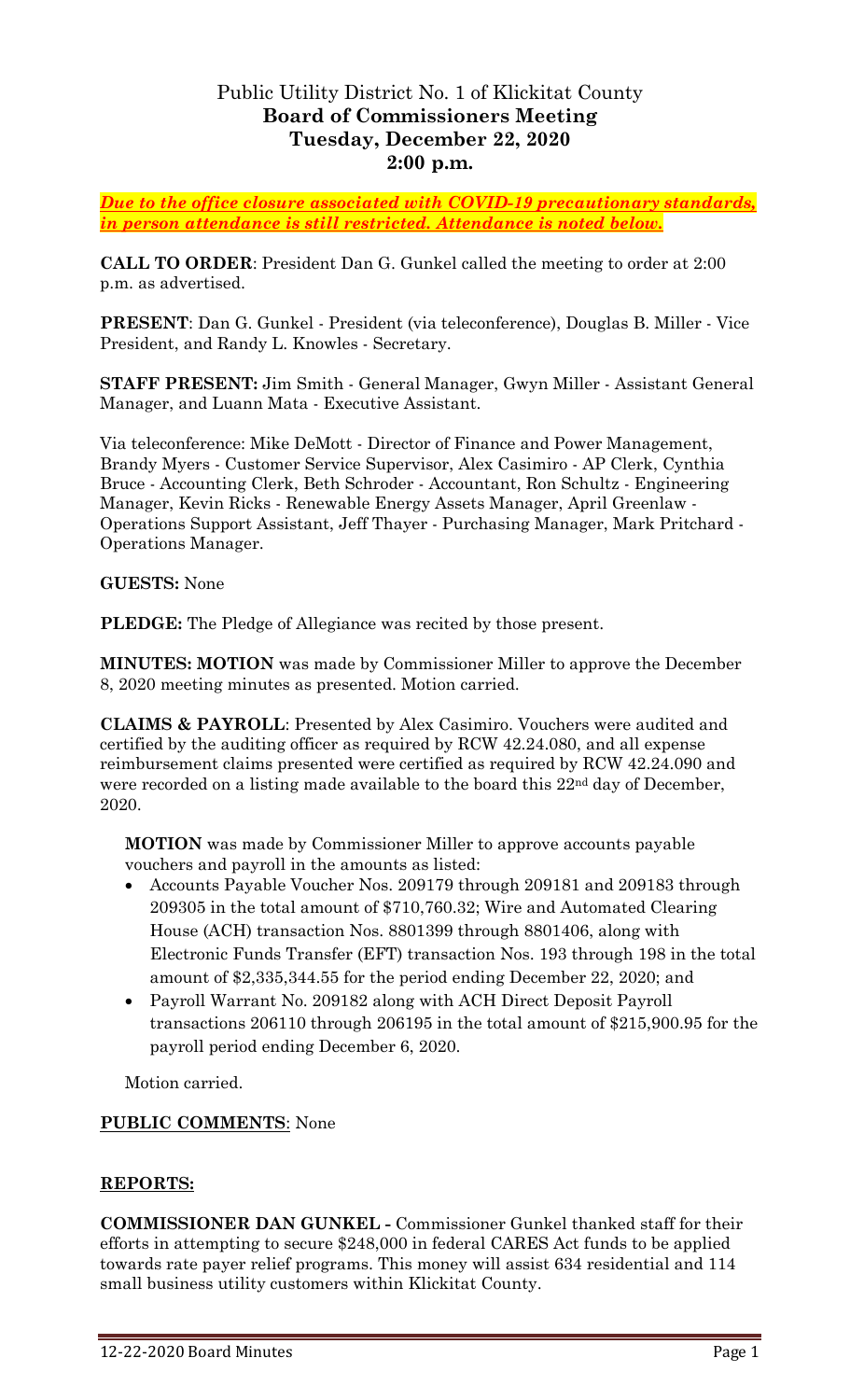**COMMISSIONER DOUGLAS MILLER -** Commissioner Miller reported that he attended the state audit exit interview. Once again, we received a clean report. He congratulated staff for their efforts especially since this audit was conducted electronically and we had a new auditor this year.

**COMMISSIONER RANDY KNOWLES -** Commissioner Knowles did not have a report.

**ASSISTANT GENERAL MANAGER -** Gwyn Miller presented the current operational update.

- Current COVID-19 Update Gwyn provided the board with highlights of the county COVID-19 status.
	- o The vaccine is in Klickitat County and will be distributed based on priority needs. Medical personnel and high risk individuals will be the first to have the vaccine available to them. After reaching out to individuals who are eligible, the next focus will be on elderly and local government employees as essential workers. Right now, our intent is to allow employees access to vaccines as they become available for us as an essential service provider, but do not intend on requiring vaccination. With the precautions we have in place, along with potential risks of vaccination, we believe that this is the best course for us to take. Under current Washington state rules, employees would be eligible, but not their household. All vaccines so far are a two part series. Washington state has been approved for both the Pfizer and Moderna vaccines.
	- o Brandy Myers presented the estimated impacts to utility revenue from the continuation of the moratorium on disconnects and late fees through April 20, 2021.
- Lastly, Gwyn discussed that our social media updates are well received and reach a different demographic than phone calls, radio and news media updates, or website posts. Majority of feedback is positive.

**GENERAL MANAGER -** The complete report can be found at: [htp://www.klickitatpud.com/topicalMenu/commissioners/GM\\_Reports.aspx](http://www.klickitatpud.com/topicalMenu/commissioners/GM_Reports.aspx)

Water Service Contract - Jim discussed the current and proposed updates to the V75 water contract. The overall contract value does not change, but the payment structure was re-organized.

PacifiCorp White Salmon outage - Mark Pritchard and Ron Schultz were present to discuss the PacifiCorp outage from December 19, 2020. With the information received during this discussion a **MOTION** was made by Commissioner Knowles to notify PacifiCorp of our intent to pursue formal condemnation of the Condit to Powerdale 69 kV transmission line. This determination was prompted from an apparent safety violation that arose during this outage and refusal of PacifiCorp dispatch and field personnel to re-energize the line in an expedient manner. The outage impact could have been reduced by cooperation and communication from PacifiCorp dispatch personnel. Motion carried.

After additional discussion **MOTION** was amended by Commissioner Knowles that if PacifiCorp recognizes and honors the current switching contract, if they amend and provide an improved agreement and contract that satisfies Klickitat PUD staff that allows us the ability to operate the system quickly and recognizes Klickitat PUD as a customer to avoid future safety violations, KPUD will not pursue formal condemnation of the Condit transmission line as recommended by staff. Motion carried.

Staff Updates - Brandon Walter has been awarded the Water-Wastewater Superintendent position. Greg Watson has been awarded the Water-Wastewater